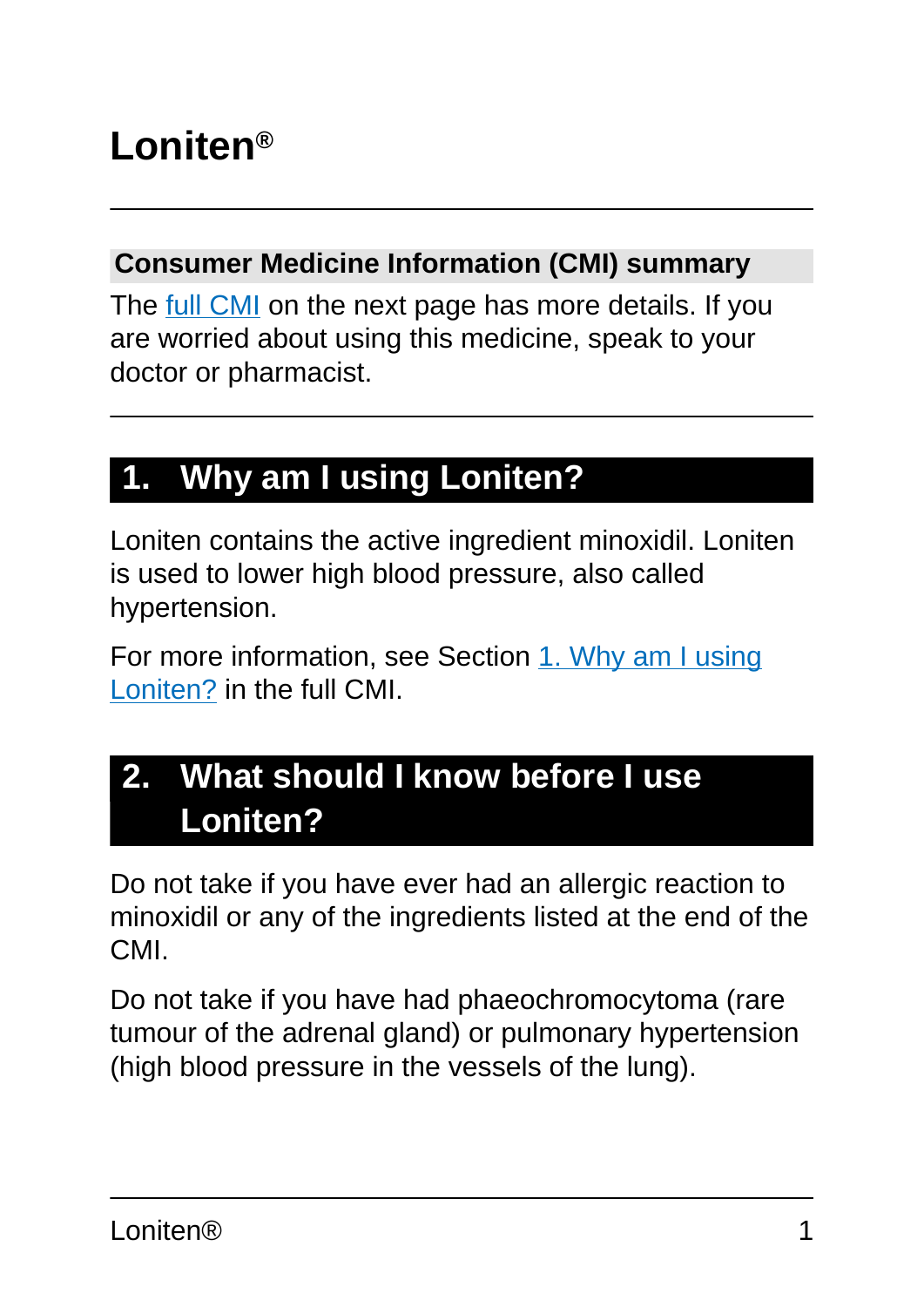Talk to your doctor if you have any other medical conditions, take any other medicines, or are pregnant or plan to become pregnant or are breastfeeding.

For more information, see Section [2. What should I know](#page-5-0) [before I use Loniten?](#page-5-0) in the full CMI.

## **3. What if I am taking other medicines?**

Some medicines may interfere with Loniten and affect how it works.

A list of these medicines is in Section [3. What if I am](#page-7-0) [taking other medicines?](#page-7-0) in the full CMI.

## **4. How do I use Loniten?**

● The usual adult dosage range of Loniten is between 5 mg and 40 mg per day. The maximum recommended dosage is 100 mg per day.

More instructions can be found in Section [4. How do I](#page-8-0) [use Loniten?](#page-8-0) in the full CMI.

# **5. What should I know while using Loniten?**

| Things you should do | $\bullet$ Remind any doctor,<br>pharmacist or dentist<br>you visit that you are<br>using Loniten. |
|----------------------|---------------------------------------------------------------------------------------------------|
|----------------------|---------------------------------------------------------------------------------------------------|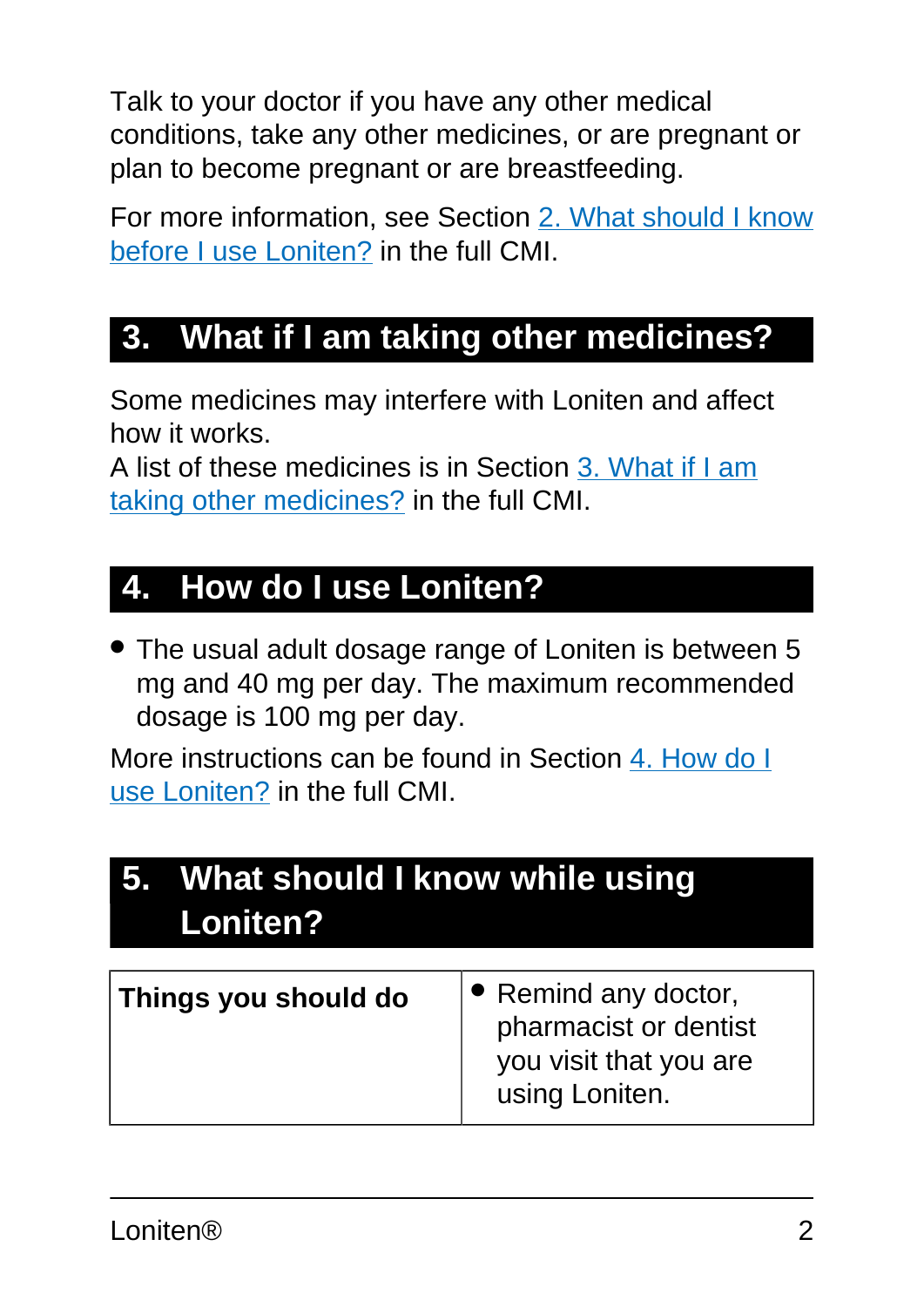| Things you should not<br>do           | Do not stop taking<br>this medicine or lower<br>the dosage, without<br>checking with your<br>doctor.<br><b>Do not give Loniten</b><br>to anyone else, even<br>if they have the same<br>condition as you.<br>Do not take Loniten<br>to treat any other<br>complaints unless your |
|---------------------------------------|---------------------------------------------------------------------------------------------------------------------------------------------------------------------------------------------------------------------------------------------------------------------------------|
| <b>Driving or using</b><br>machines   | doctor tells you to.<br>Be careful driving or<br>operating machinery<br>until you know how<br>Loniten affects you.                                                                                                                                                              |
| <b>Looking after your</b><br>medicine | Keep your tablets in a<br>cool dry place where the<br>temperature stays below<br>$25^{\circ}$ C.                                                                                                                                                                                |

For more information, see Section [5. What should I know](#page-10-0) [while using Loniten?](#page-10-0) in the full CMI.

## **6. Are there any side effects?**

Common side effects include unusual growth, thickening and darkening of fine body hair or changes in hair colour.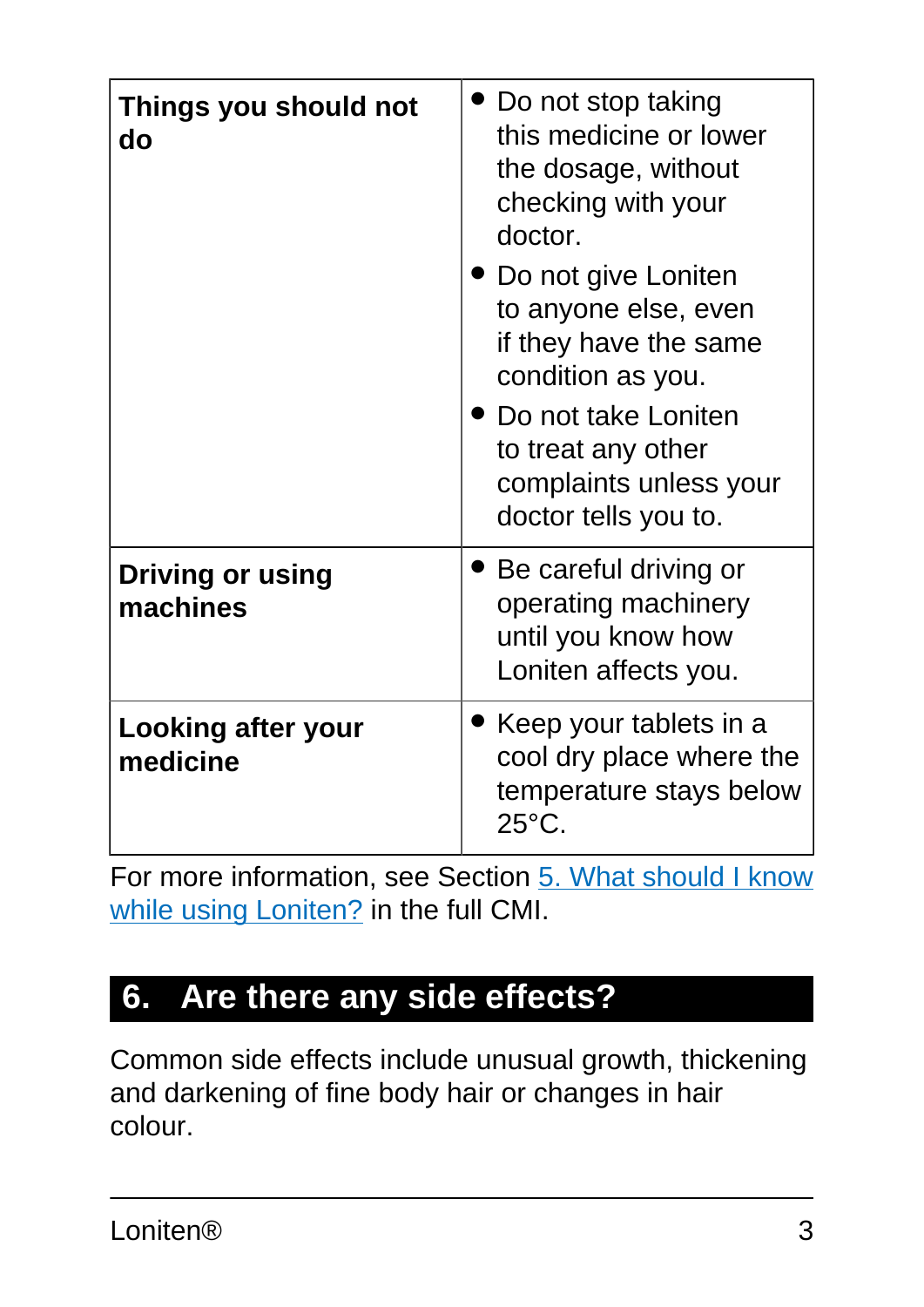Serious side effects include puffiness or swelling of your face, eyes, ankles, hands or feet; weight gain; increase in heart rate; dizziness or light headedness (particularly when standing up from a sitting position); tiredness; muscle aches; constipation, diarrhoea, nausea or vomiting; stomach pain or signs of indigestion; rash; breast tenderness; frequent infections such as fever, severe chills, sore throat or mouth ulcers as a result of a decrease in white blood cell levels; bleeding or bruising more easily.

Tell your doctor or go to the hospital immediately if you notice onset or worsening of angina (chest pain, or a feeling of tightness or pressure in the chest); pain behind the breast bone, sometimes spreading to the neck and shoulders and sometimes accompanied by fever; shortness of breath; difficulty breathing; peeling skin or skin redness; severe blisters and bleeding in lips, mouth, nose and genitals.

For more information, including what to do if you have any side effects, see Section [6. Are there any side](#page-13-0) [effects?](#page-13-0) in the full CMI.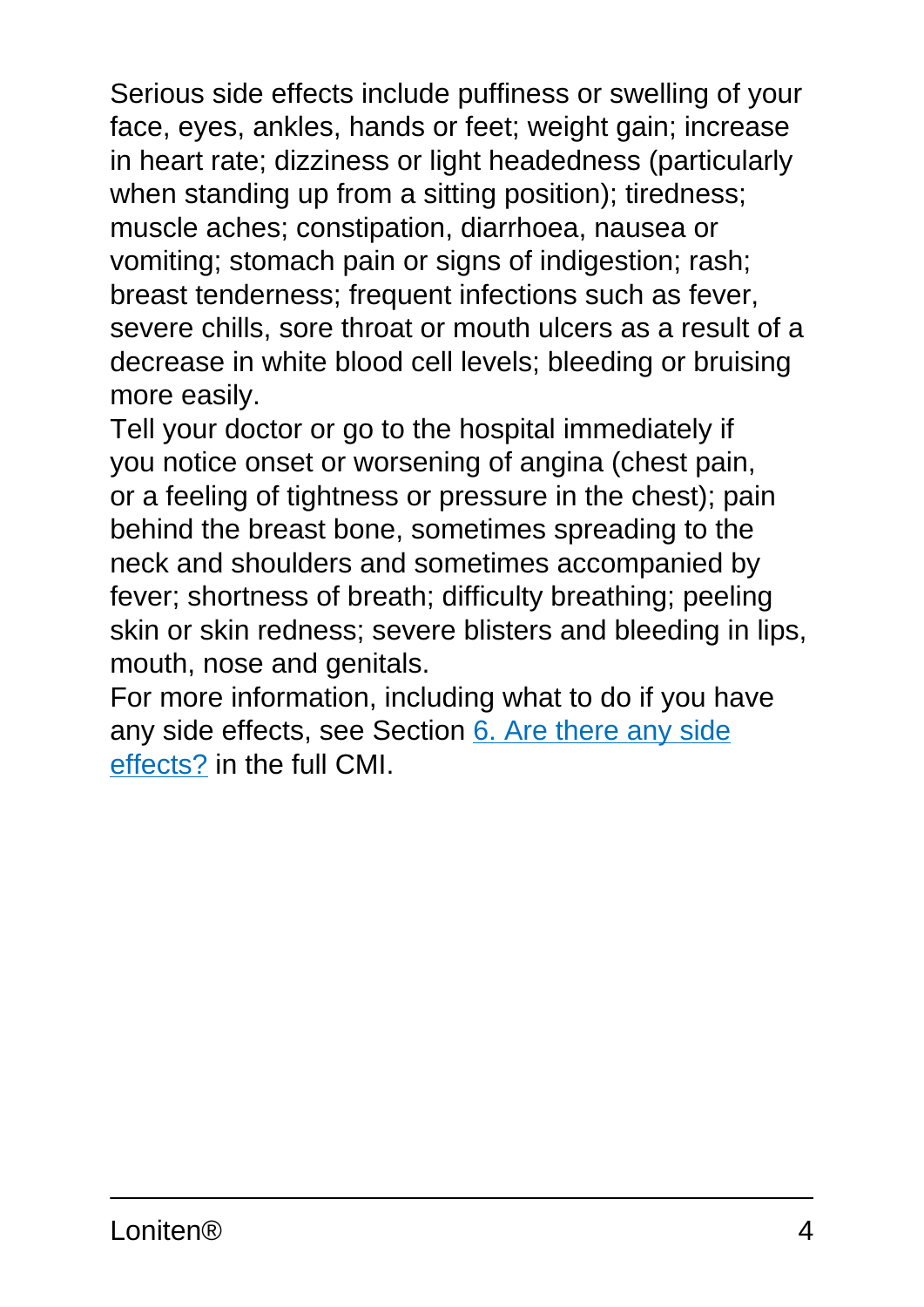# <span id="page-4-0"></span>**Loniten®** (lon-e-ten)

### **Active ingredient(s):** minoxidil (min-ox-ee-dil)

#### **Consumer Medicine Information (CMI)**

This leaflet provides important information about using Loniten. **You should also speak to your doctor or pharmacist if you would like further information or if you have any concerns or questions about using Loniten.**

#### **Where to find information in this leaflet:**

- [1. Why am I using Loniten?](#page-4-1)
- [2. What should I know before I use Loniten?](#page-5-0)
- [3. What if I am taking other medicines?](#page-7-0)
- [4. How do I use Loniten?](#page-8-0)
- [5. What should I know while using Loniten?](#page-10-0)
- [6. Are there any side effects?](#page-13-0)
- [7. Product details](#page-16-0)

# <span id="page-4-1"></span>**1. Why am I using Loniten?**

#### **Loniten contains the active ingredient minoxidil.**

Loniten lowers high blood pressure. High blood pressure is also called hypertension.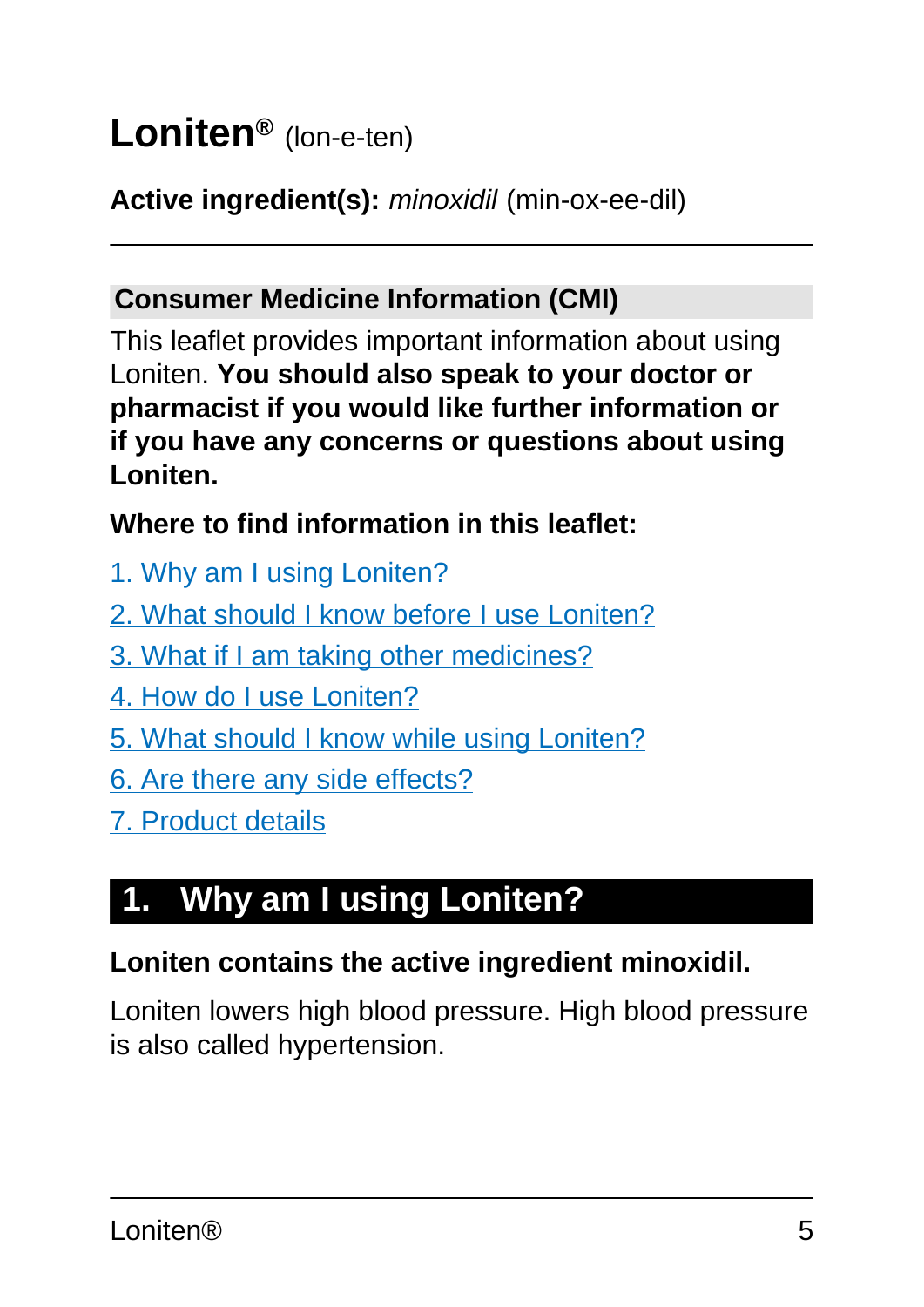Loniten works by relaxing the muscles of your blood vessels. This makes it easier for your blood to flow around your body and results in a decrease in your blood pressure.

Loniten is reserved for use in severe cases of high blood pressure where it is used in combination with other blood pressure lowering medicines.

#### **Ask your doctor if you have any questions about why Loniten has been prescribed for you.**

Your doctor may have prescribed Loniten for another purpose.

## <span id="page-5-0"></span>**2. What should I know before I use Loniten?**

## **Warnings**

## **Do not take Loniten if:**

1.you are allergic to minoxidil, or any of the ingredients listed at the end of this leaflet.

Some of the symptoms of any allergic reaction may include:

- shortness of breath
- wheezing or difficulty breathing
- swelling of the face, lips, tongue or other parts of the body
- rash, itching or hives on the skin.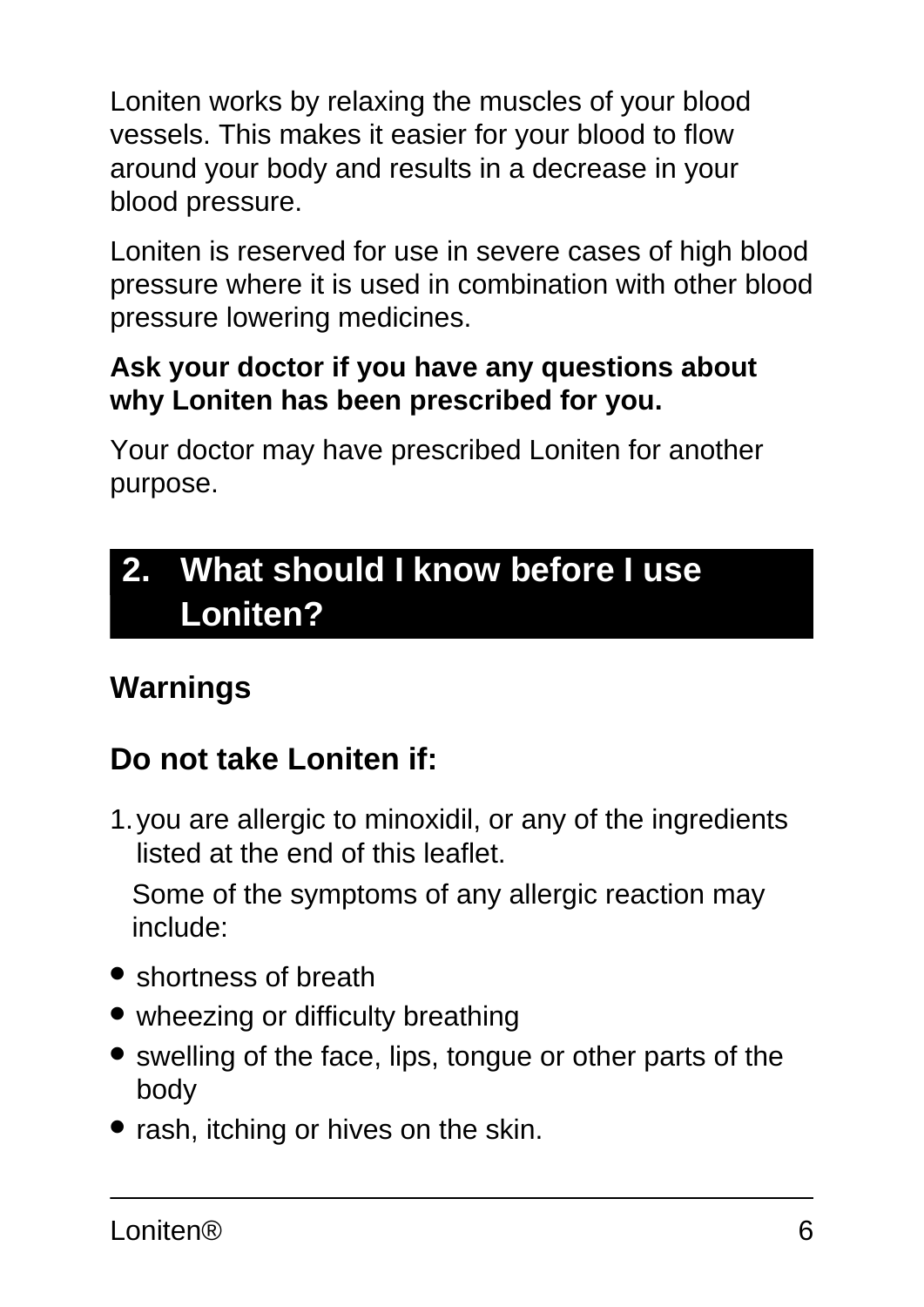Always check the ingredients to make sure you can use this medicine.

- 2.you have or have had any of the following medical conditions:
- phaeochromocytoma (a rare tumour of the adrenal gland, which sits near the kidney)
- pulmonary hypertension (high blood pressure in the vessels of the lung) due to a narrowing of the valve between the main blood vessels from the lung and the heart.
- 3.you are pregnant.
- 4.you are not using any form of contraception and could fall pregnant.

## **Check with your doctor if you:**

- have allergies to: o any other medicines, foods, preservatives or dyes.
- have or have had any other medical conditions especially:
	- o unstable or mild hypertension
	- o symptoms of heart failure
	- o a heart attack
	- o fast heart rate
	- o chest pain
	- o renal failure
	- o regular dialysis
	- o liver disease.
- take any medicines for any other condition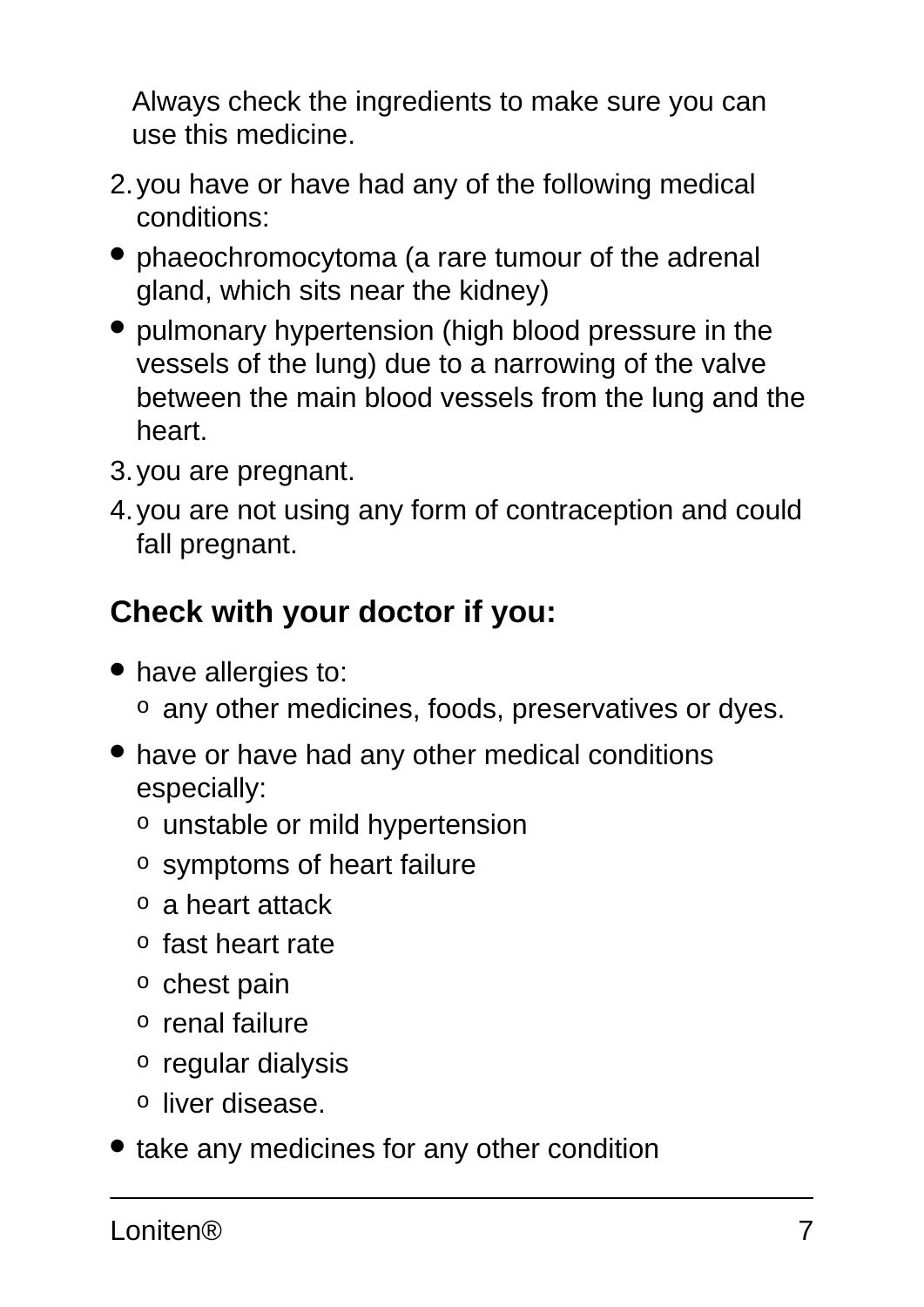#### **If you have not told your doctor or pharmacist about any of the above, tell them before you start taking Loniten.**

During treatment, you may be at risk of developing certain side effects. It is important you understand these risks and how to monitor for them. See additional information under Section [6. Are there any side effects](#page-13-0)?

## **Pregnancy and breastfeeding**

Check with your doctor if you are pregnant or intend to become pregnant. Loniten is not recommended for use during pregnancy.

Talk to your doctor if you are breastfeeding or intend to breastfeed. Loniten is not recommended while you are breast feeding. Loniten passes into breast milk. It is not known whether this will have any effect on the baby.

#### **If you have not told your doctor about any of the above, tell them before you start taking Loniten.**

Your doctor will discuss the risks and benefits of taking Loniten during pregnancy or while you are breastfeeding.

# <span id="page-7-0"></span>**3. What if I am taking other medicines?**

**Tell your doctor or pharmacist if you are taking any other medicines, including any medicines, vitamins or supplements that you buy without a prescription from your pharmacy, supermarket or health food shop**.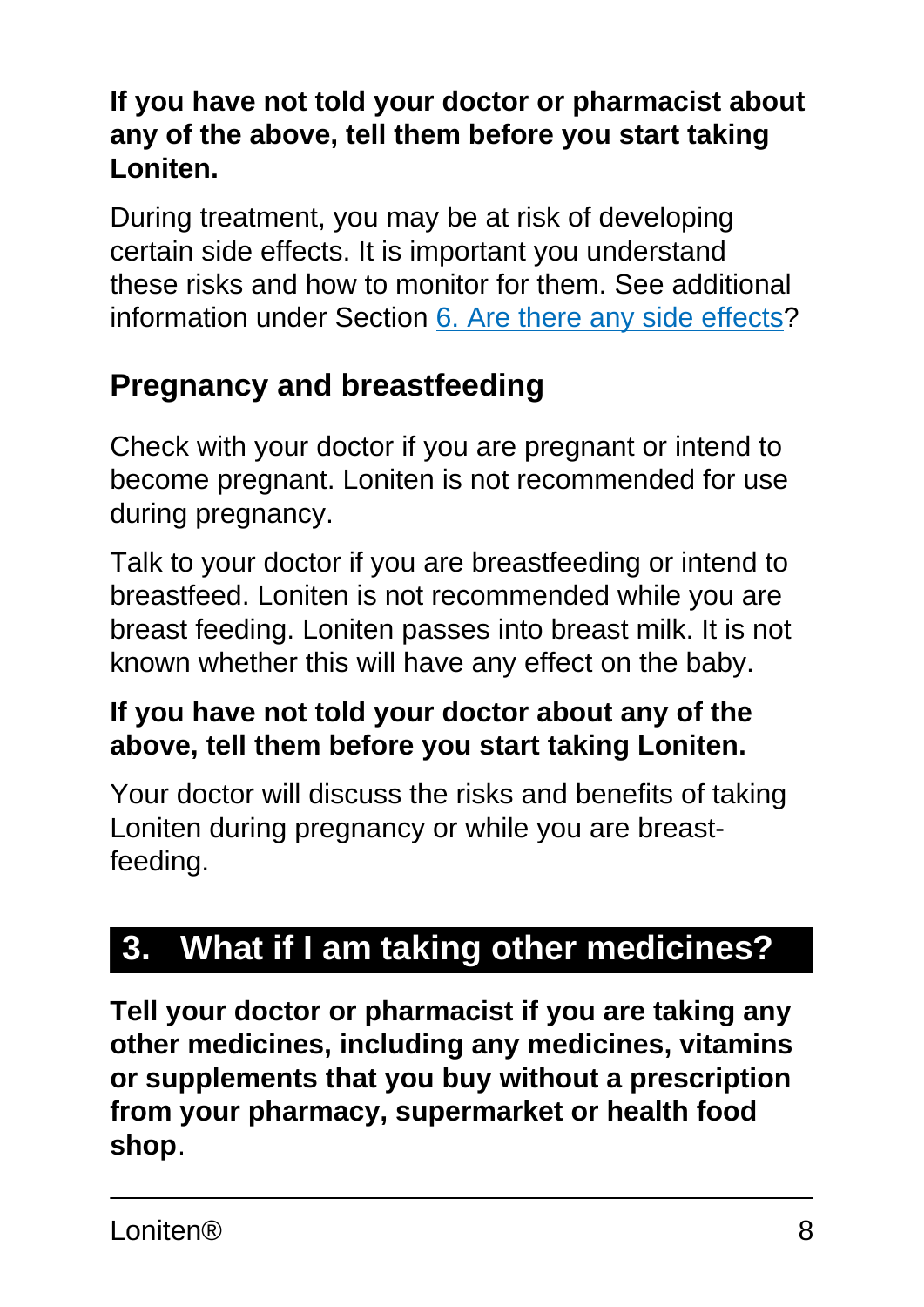#### **Some medicines may interfere with Loniten and affect how it works.**

These include:

● guanethidine (a type of medicine used to treat high blood pressure).

#### **Check with your doctor or pharmacist if you are not sure about what medicines, vitamins or supplements you are taking and if these affect Loniten.**

Your doctor and pharmacist have more information on medicines to be careful with or avoid while taking Loniten.

## <span id="page-8-0"></span>**4. How do I use Loniten?**

## **How much to take**

- The usual adult dosage range of Loniten is between 5 mg and 40 mg per day.
- The maximum recommended dosage is 100 mg per day.

Your doctor will adjust the dose to suit your individual needs. Dosage adjustments are usually made at intervals of 3 days or longer.

Your doctor or pharmacist will tell you how many tablets you will need to take each day. This depends on your condition and whether or not you are taking any other medicines.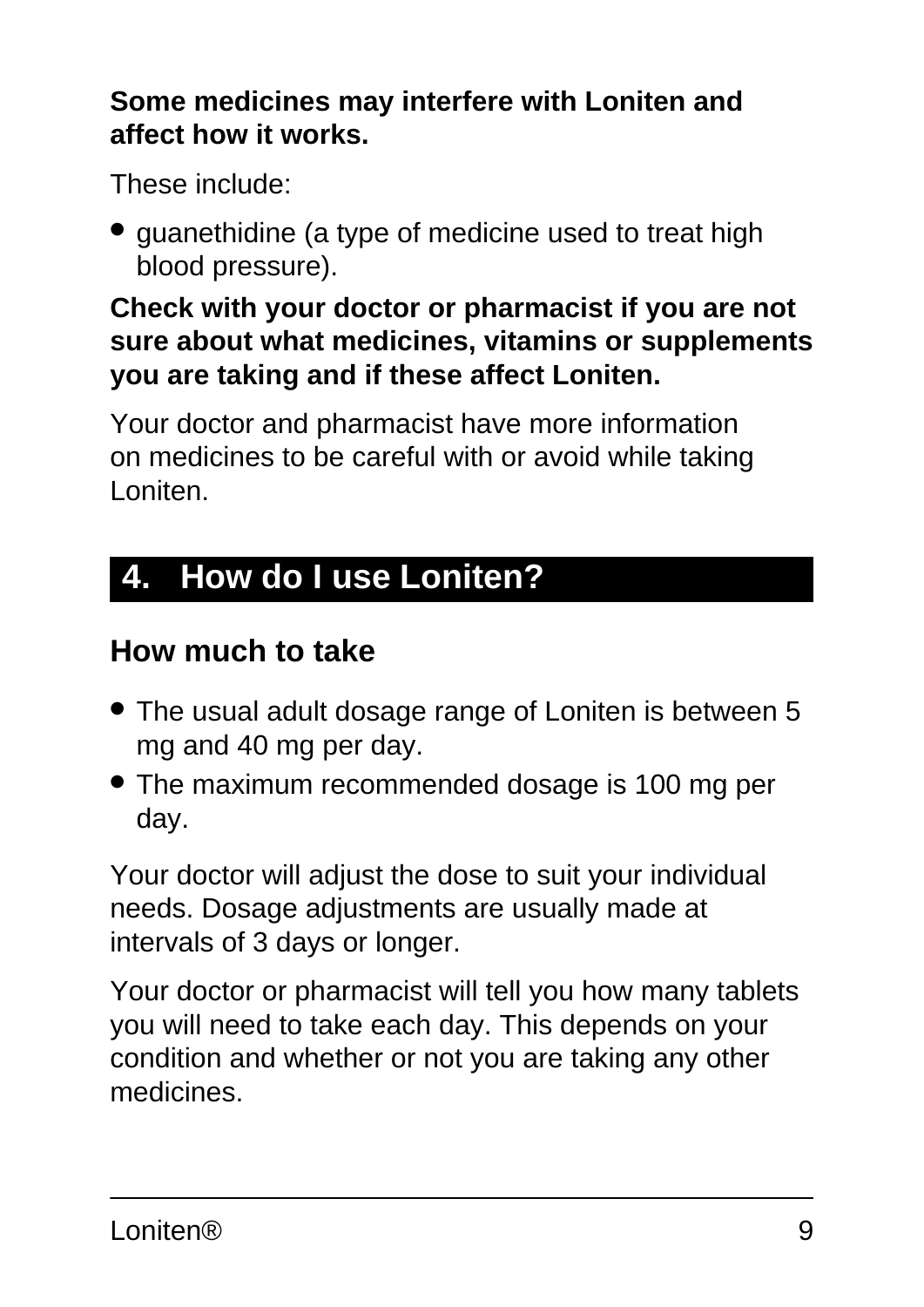### **Follow all directions given to you by your doctor or pharmacist carefully.**

They may differ from the information contained in this leaflet.

#### **If you do not understand the instructions on the bottle, ask your doctor or pharmacist for help.**

## **How to take Loniten**

**Swallow Loniten tablets with a glass of water.**

### **How long to take Loniten**

Loniten helps control your high blood pressure, but does not cure it. Therefore, you must take Loniten every day.

**Continue taking the tablets for as long as your doctor or pharmacist tells you.**

**Do not stop taking it unless your doctor or pharmacist tells you to.**

### **If you forget to take Loniten**

Loniten should be taken regularly at the same time each day.

#### **If it is almost time for your next dose, skip the dose you missed and take your next dose when you are meant to.**

Otherwise, take it as soon as you remember, and then go back to taking your medicine as you would normally.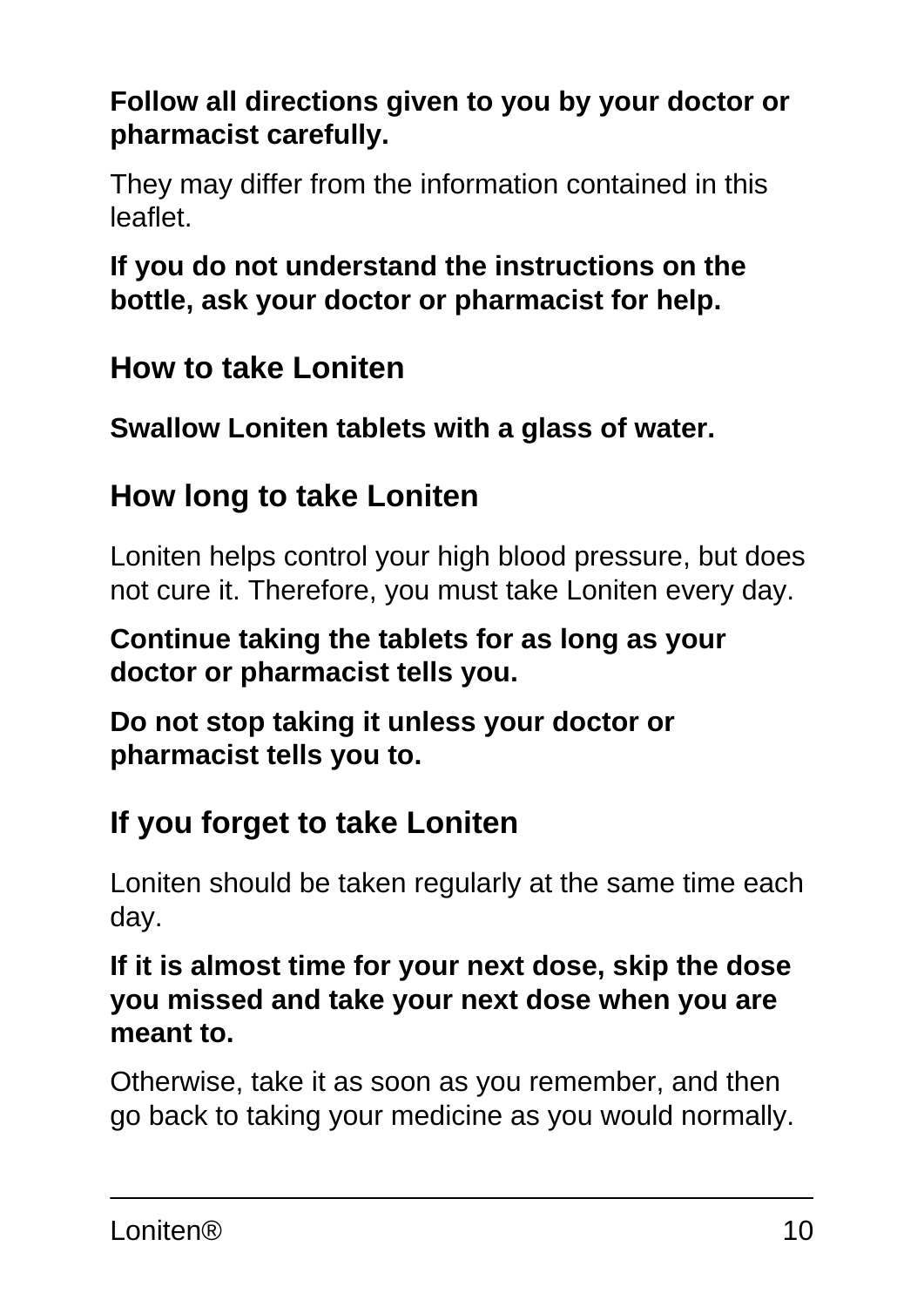#### **Do not take a double dose to make up for the dose you missed.**

This may increase the chance of you getting an unwanted side effect.

#### **If you are not sure what to do, ask your doctor or pharmacist.**

**If you have trouble remembering to take your medicine, ask your pharmacist for some hints.**

## **If you take too much Loniten**

If you think that you have taken too much Loniten, you may need urgent medical attention.

## **You should immediately:**

- phone the Poisons Information Centre (**by calling 13 11 26**), or
- contact your doctor, or
- go to the Emergency Department at your nearest hospital.

#### <span id="page-10-0"></span>**You should do this even if there are no signs of discomfort or poisoning.**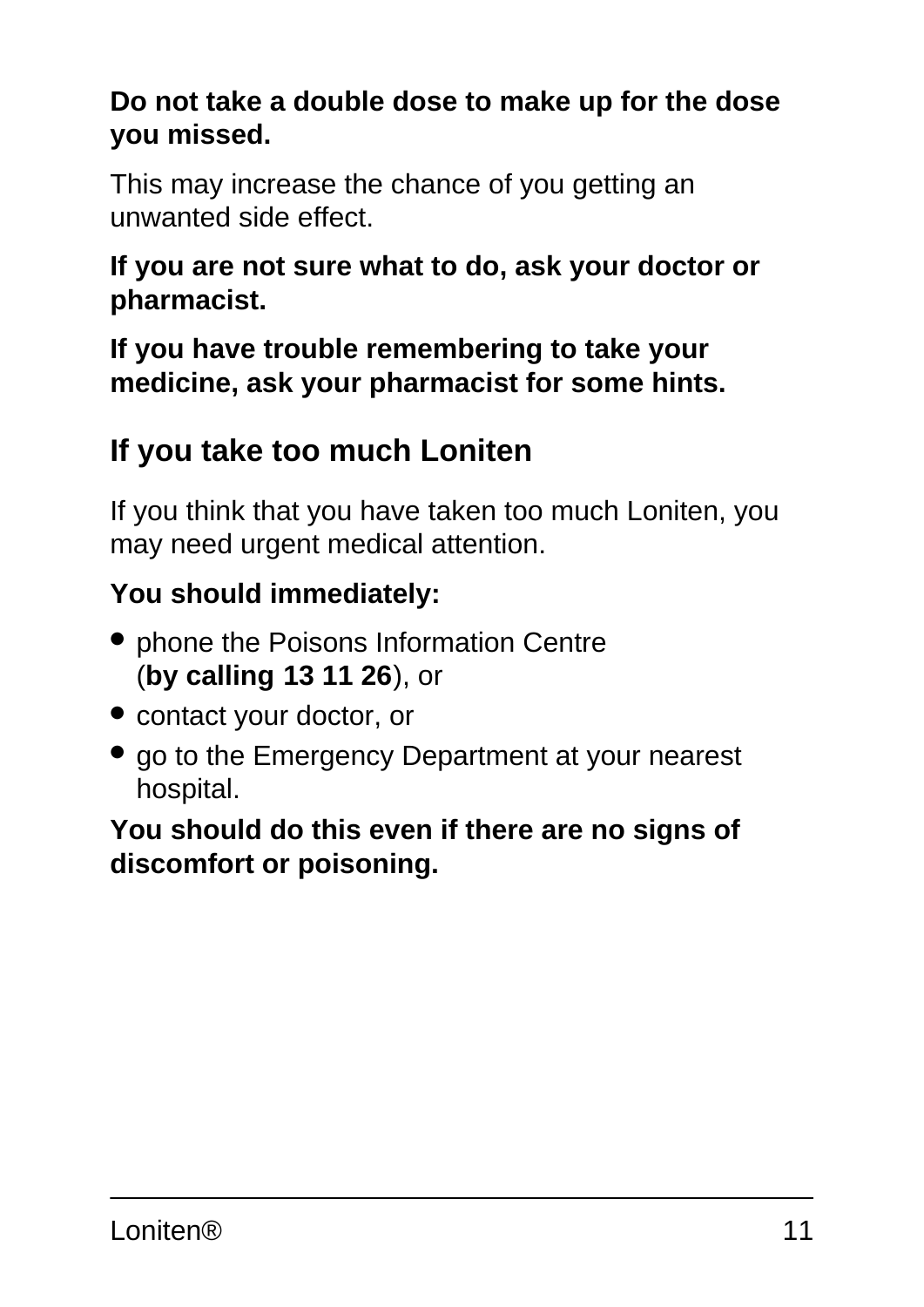## **5. What should I know while using Loniten?**

### **Things you should do**

**Tell any other doctors, dentists, and pharmacists who are treating you that you are taking Loniten.**

**If you are about to be started on any new medicine, tell your doctor, dentist or pharmacist that you are taking Loniten.**

**If you plan to have surgery that needs a general anaesthetic, tell your doctor or dentist that you are taking Loniten.**

#### **If you become pregnant while taking Loniten, tell you doctor.**

While you are taking Loniten your doctor may recommend that you reduce the amount of salt in your diet.

#### **If you feel that you are gaining weight due to the retention of water, tell your doctor. Your doctor may need to adjust the medicines you are taking.**

### **Things you should not do**

- Do not give Loniten to anyone else, even if they have the same condition as you.
- Do not take Loniten to treat any other complaints unless your doctor or pharmacist tells you to.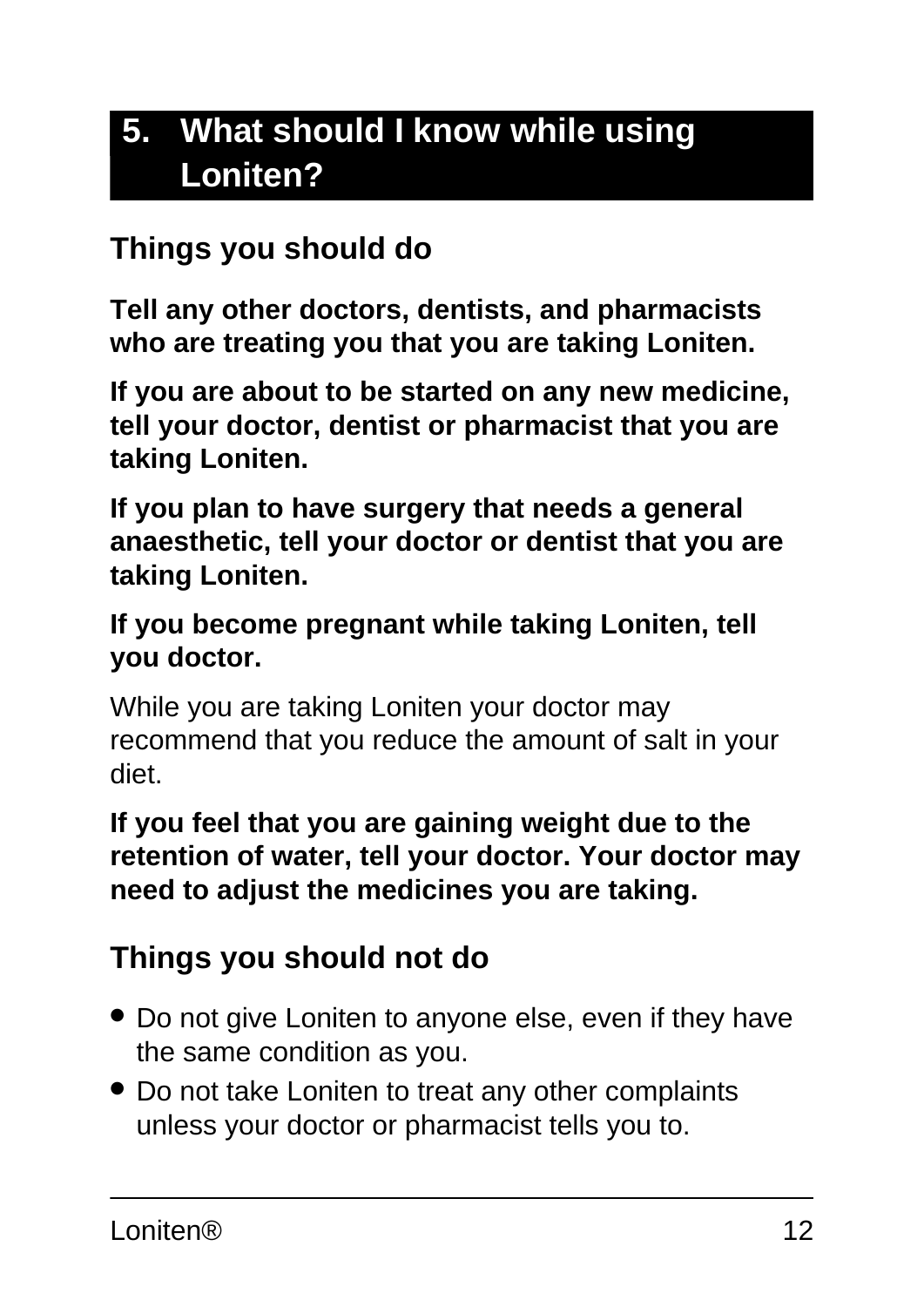• Do not stop taking Loniten, or lower the dosage, without checking with your doctor or pharmacist.

## **Driving or using machines**

#### **Be careful before you drive or use any machines or tools until you know how Loniten affects you.**

As with some other blood pressure lowering medicines, Loniten may cause dizziness or light-headedness in some people.

Make sure you know how you react to Loniten before you drive a car, operate machinery, or do anything else that could be dangerous if you are dizzy or light-headed.

## **Looking after your medicine**

• Keep your tablets in a cool dry place where the temperature stays below 25°C.

#### **Follow the instructions in the carton on how to take care of your medicine properly.**

Store it in a cool dry place away from moisture, heat or sunlight; for example, do not store it:

- in the bathroom or near a sink, or
- in the car or on window sills.

#### **Do not use this medicine after the expiry date.**

**Keep it where young children cannot reach it.**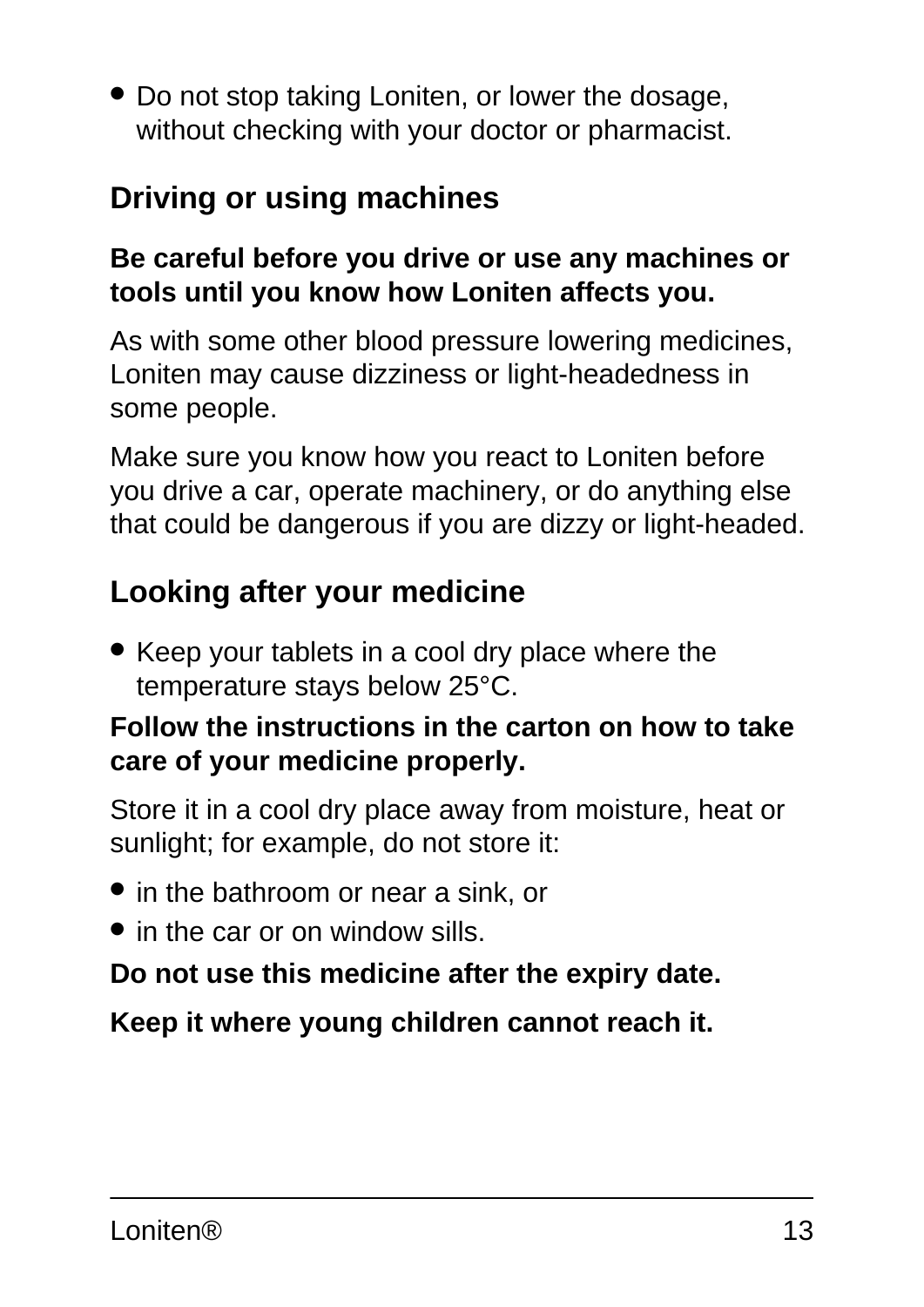## **When to discard your medicine**

## **Getting rid of any unwanted medicine**

If you no longer need to use this medicine or it is out of date, take it to any pharmacy for safe disposal.

## <span id="page-13-0"></span>**6. Are there any side effects?**

All medicines can have side effects. If you do experience any side effects, most of them are minor and temporary. However, some side effects may need medical attention.

See the information below and, if you need to, ask your doctor or pharmacist if you have any further questions about side effects.

### **Less serious side effects**

| Less serious side effects What to do                                                                                                                                                                                                                                                  |                                                                                         |
|---------------------------------------------------------------------------------------------------------------------------------------------------------------------------------------------------------------------------------------------------------------------------------------|-----------------------------------------------------------------------------------------|
| unusual growth,<br>thickening and<br>darkening of fine body<br>hair. This is usually first<br>noticed on or around<br>your face about 3 to 6<br>weeks after you start to<br>take Loniten. This effect<br>may slow after long-term<br>use and will be reversed<br>approximately 1 to 3 | Speak to your doctor if<br>you have any of these<br>side effects and they<br>worry you. |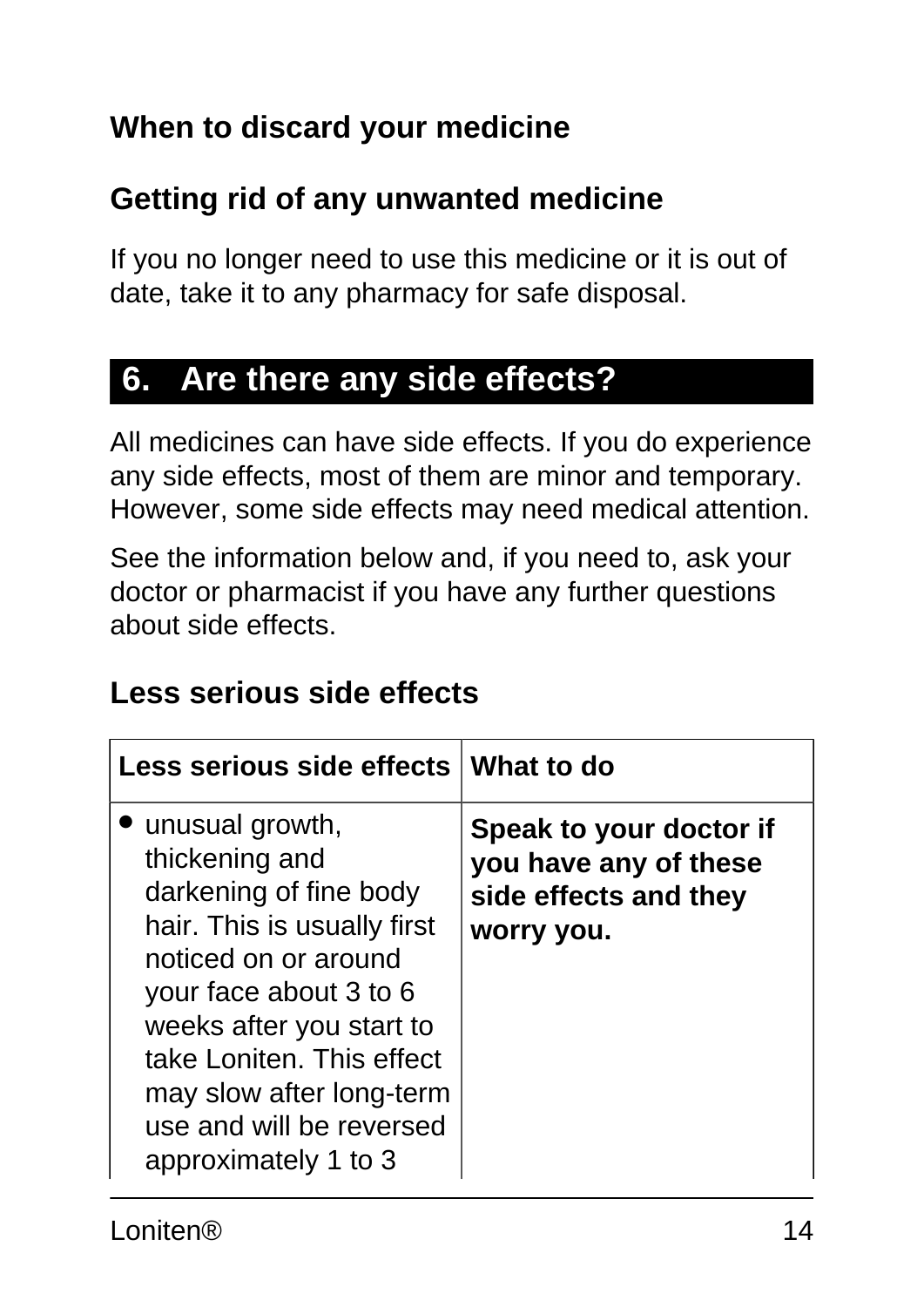| Less serious side effects   What to do    |  |
|-------------------------------------------|--|
| months after stopping<br>Loniten therapy. |  |
| • changes in hair colour.                 |  |

### **Serious side effects**

| Serious side effects                                                                                                                 | What to do                                                                                     |
|--------------------------------------------------------------------------------------------------------------------------------------|------------------------------------------------------------------------------------------------|
| puffiness or swelling of<br>your face, eyes, ankles,<br>hands or feet<br>weight gain<br>increase in heart rate<br>dizziness or light | Tell your doctor as soon<br>as possible if you notice<br>any of these serious side<br>effects. |
| headedness (particularly<br>when standing up from a<br>sitting position)                                                             |                                                                                                |
| tiredness<br>muscle aches                                                                                                            | Call your doctor straight                                                                      |
| constipation, diarrhoea,<br>nausea or vomiting                                                                                       | away, or go straight<br>to the Emergency<br>Department at your                                 |
| stomach pain or signs of<br>indigestion                                                                                              | nearest hospital if you<br>notice any of these more<br>serious side effects.                   |
| rash<br>breast tenderness                                                                                                            |                                                                                                |
| frequent infections such<br>as fever, severe chills,<br>sore throat or mouth                                                         |                                                                                                |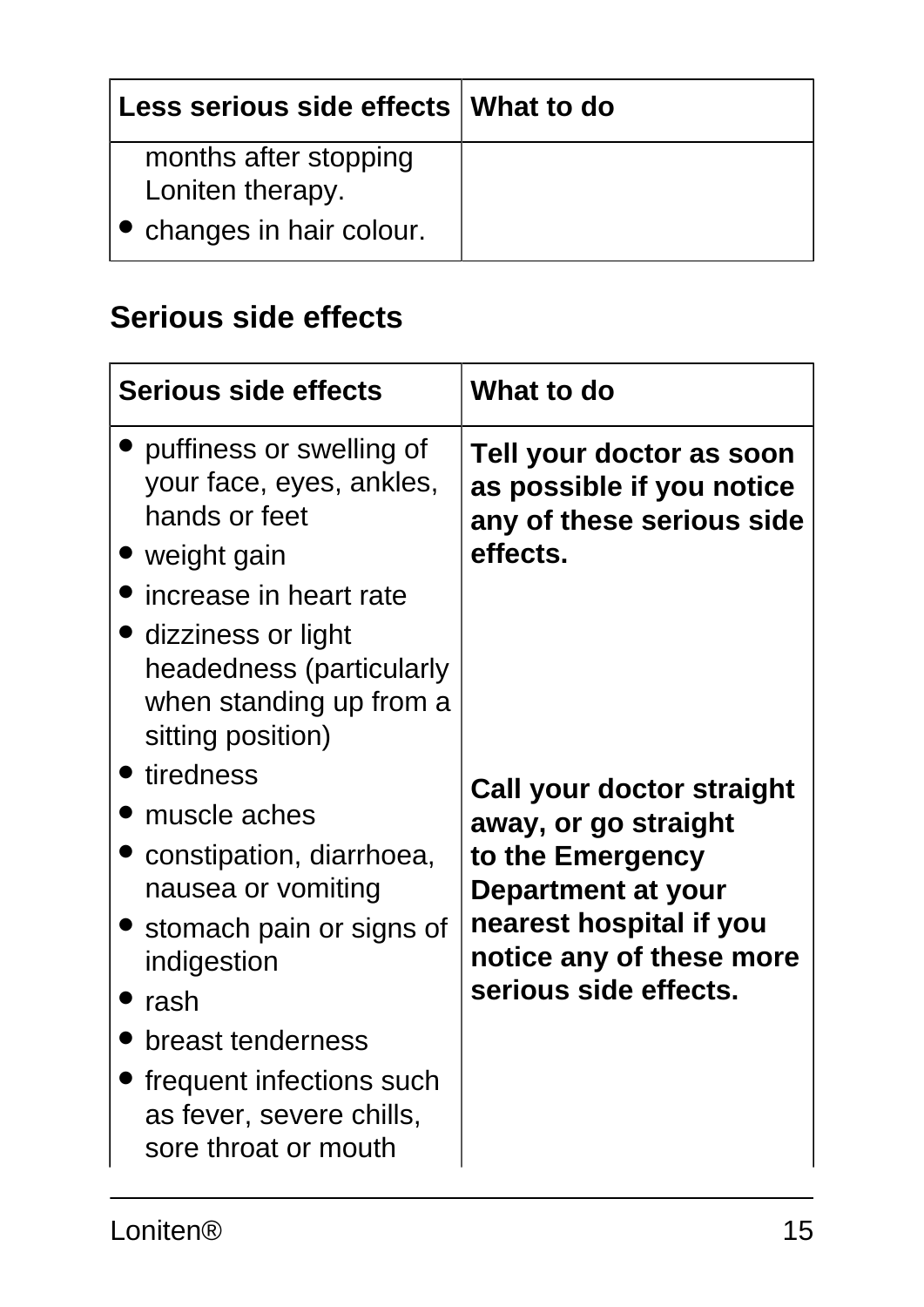| Serious side effects                                                                                                                                                                                                                                                                  | <b>What to do</b> |
|---------------------------------------------------------------------------------------------------------------------------------------------------------------------------------------------------------------------------------------------------------------------------------------|-------------------|
| ulcers as a result of a<br>decrease in white blood<br>cell levels                                                                                                                                                                                                                     |                   |
| bleeding or bruising<br>more easily.                                                                                                                                                                                                                                                  |                   |
| onset or worsening of<br>angina (chest pain, or<br>a feeling of tightness or<br>pressure in the chest)<br>pain behind the breast<br>bone, sometimes<br>spreading to the<br>neck and shoulders<br>and sometimes<br>accompanied by fever<br>shortness of breath<br>difficulty breathing |                   |
| peeling skin or skin<br>redness                                                                                                                                                                                                                                                       |                   |
| severe blisters and<br>bleeding in lips, mouth,<br>nose and genitals.                                                                                                                                                                                                                 |                   |

**Tell your doctor or pharmacist if you notice anything else that may be making you feel unwell.**

Other side effects not listed here may occur in some people.

Do not be alarmed by this list of possible side effects.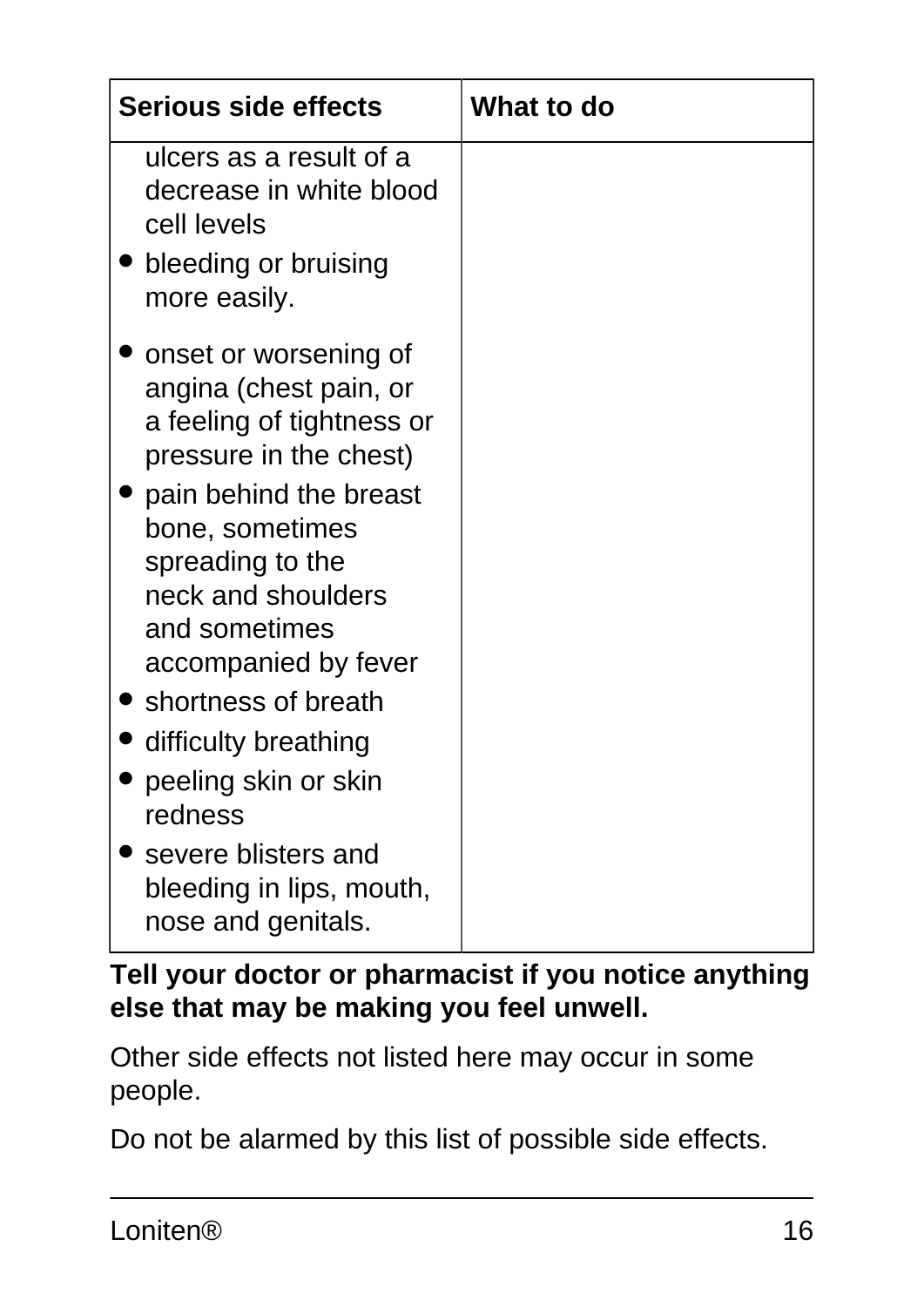You may not experience any of them.

## **Reporting side effects**

After you have received medical advice for any side effects you experience, you can report side effects to the Therapeutic Goods Administration online at [www.tga.gov.au/reporting-problems.](http://www.tga.gov.au/reporting-problems) By reporting side effects, you can help provide more information on the safety of this medicine.

**Always make sure you speak to your doctor or pharmacist before you decide to stop taking any of your medicines.**

## <span id="page-16-0"></span>**7. Product details**

This medicine is only available with a doctor's prescription.

## **What Loniten contains**

| <b>Active ingredient</b> | 10 mg minoxidil            |
|--------------------------|----------------------------|
| (main ingredient)        |                            |
| <b>Other ingredients</b> | microcrystalline cellulose |
| (inactive ingredients)   | colloidal anhydrous silica |
|                          | lactose monohydrate        |
|                          | maize starch               |
|                          | magnesium stearate         |